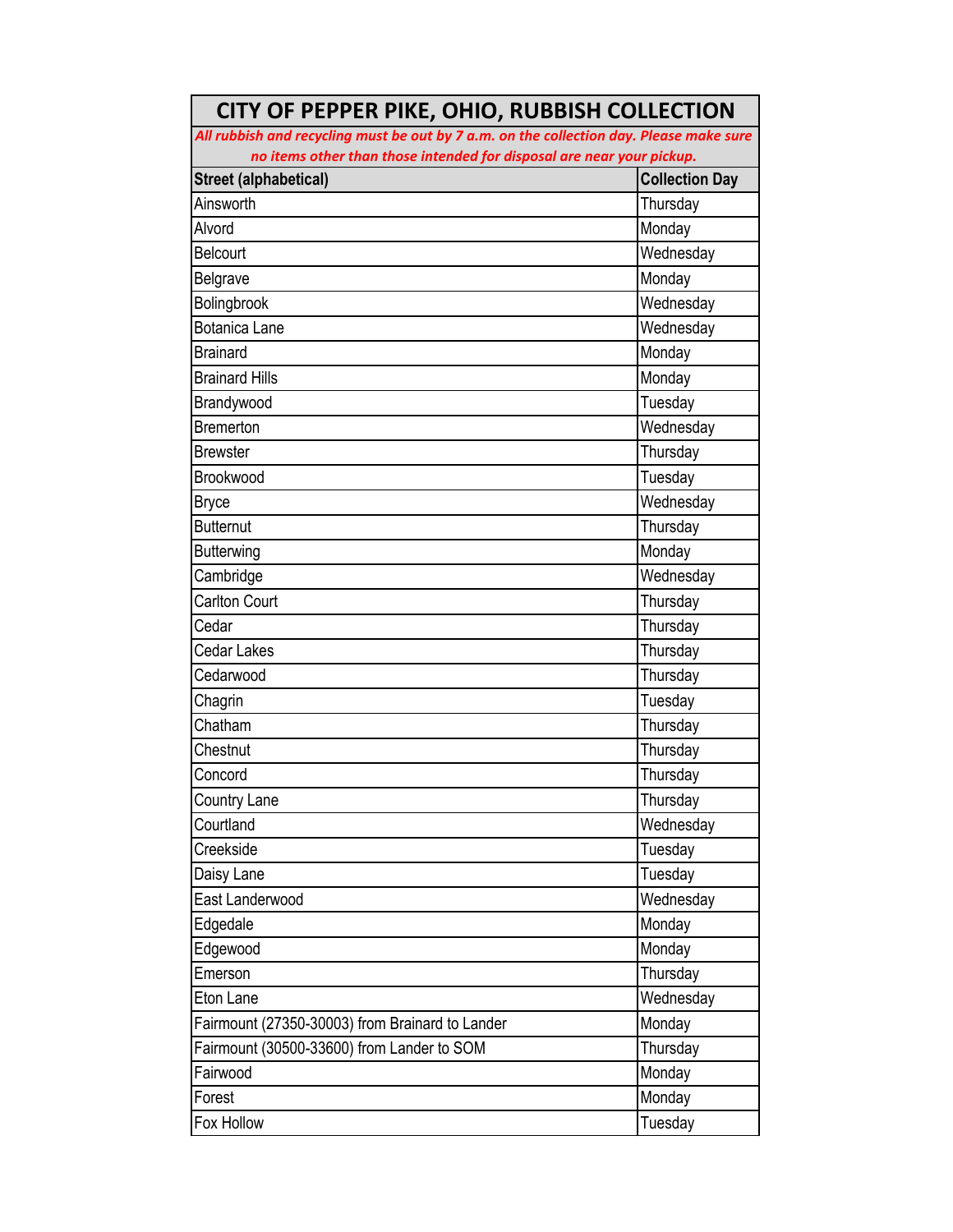| Foxwood                                           | Tuesday   |
|---------------------------------------------------|-----------|
| Gates Mills (27825-30200) from Brainard to Lander | Monday    |
| Gates Mills (30699-32400) from Lander to Cedar    | Thursday  |
| Ginger Wren                                       | Monday    |
| Glenbrooke                                        | Thursday  |
| <b>Glengary Drive</b>                             | Wednesday |
| Greenwood                                         | Tuesday   |
| Hampton                                           | Wednesday |
| Heritage                                          | Thursday  |
| Hickory                                           | Thursday  |
| <b>Hunting Hollow</b>                             | Tuesday   |
| Kersdale (2735-2880) North                        | Monday    |
| Kersdale (3006-3526) South                        | Wednesday |
| Lanark                                            | Wednesday |
| Lander (2400-2899) from Cedar to Shaker           | Thursday  |
| Lander (2971-3675) from Shaker to Pinetree        | Tuesday   |
| Laurel Hill                                       | Tuesday   |
| Lawton                                            | Wednesday |
| Leeds                                             | Wednesday |
| Legends Way                                       | Wednesday |
| Lewis                                             | Wednesday |
| Lombardy                                          | Tuesday   |
| Louis                                             | Thursday  |
| Matisse                                           | Wednesday |
| Meadowlark                                        | Tuesday   |
| Medfield                                          | Monday    |
| Monet                                             | Wednesday |
| <b>Murfield Drive</b>                             | Wednesday |
| North Deer Creek                                  | Tuesday   |
| North Pointe Drive                                | Wednesday |
| North Pointe Service Rd.                          | Wednesday |
| North Woodland                                    | Monday    |
| Northwood                                         | Tuesday   |
| Oak Knoll                                         | Tuesday   |
| Old Brainard                                      | Wednesday |
| Old Kinsman                                       | Tuesday   |
| Park Lane                                         | Monday    |
| Park Pointe Court                                 | Wednesday |
| Park Pointe Service Rd.                           | Wednesday |
| Pepper Creek                                      | Tuesday   |
| Pepper Ridge                                      | Thursday  |
| Pepperwood                                        | Monday    |